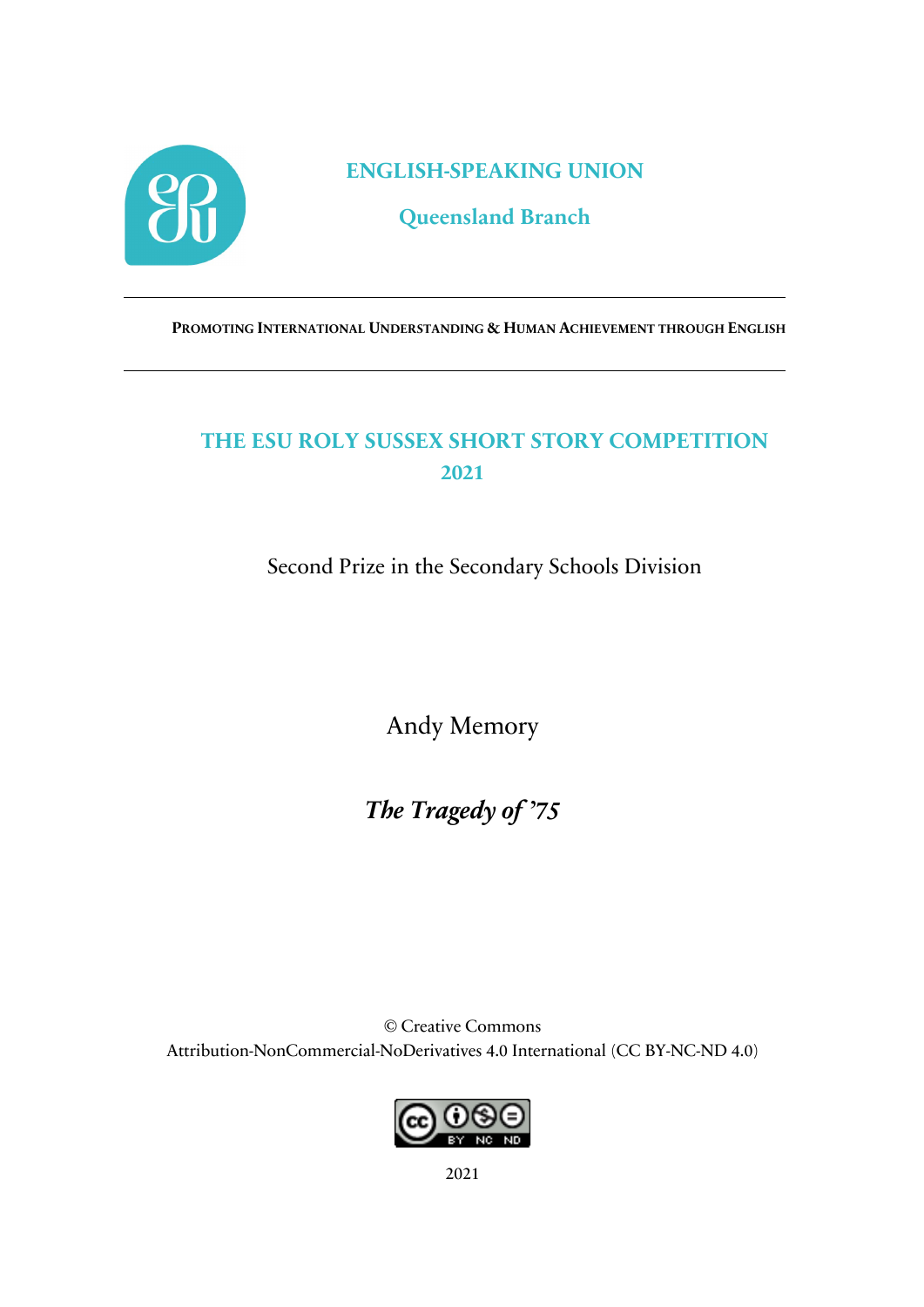## Andy Memory

## *The Tragedy of '75*

Familiar hills undulated against the window as the car drove. They grew into shaved rock walls splattered with shrubs, only to descend below the bitumen into eucalypt-filled valleys. Looking up into the dappled grey sheet hovering over the bushland, Sam wondered whether Wellington would be snow-capped. The Tasman Highway skated through the bush, carving six jet-black lanes into the greenery and with one final flourish, it opened out onto a luxurious view of Hobart. The highway soared over the Derwent whose banks were peppered with suburbia and enshrined in blueish mountains. Facing the white Mazda was Mount Wellington, shielded by grey, woollen fog. Whether or not it was snow-capped was imperceptible.

Sam was too distracted by the sullen beauty of the silver day to notice that the cab was taking an unusual route. They didn't need to cross the Derwent to get to Otago, but by the time this objection had crossed Sam's mind, they were halfway to the opposite bank.

"We're going to Otago, yeah?"

"Yep. Gonna take Bowen Bridge if that's alright."

"Kay."

The scenic route. Evidently the driver wanted to get his money's worth and didn't realise that Sam knew this city better than he knew the few square metres of his Melbourne apartment.

Sam let himself fall against the seat helplessly and shrank back into thought. The Tasman Bridge had always been of interest to him; growing up, his father would often glance in the rear-view mirror on the way to school and remark on the tragedy of '751. As a ten-year-old, the image of miniature cars plopping off the snapped concrete had amused him. Now, the bridge's great height above the pebbled shores caused panic to stream into his chest. As the taxi came to a stop at the lights, Sam watched his hands begin to tremor

<sup>&</sup>lt;sup>1</sup> Tasman Bridge disaster in January 1975. A ship crashed into several pylons of the bridge, resulting in 12 deaths including all occupants of the four cars which fell into the Derwent river. The disaster had lasting social effects as the city was bifurcated due to loss of road connection.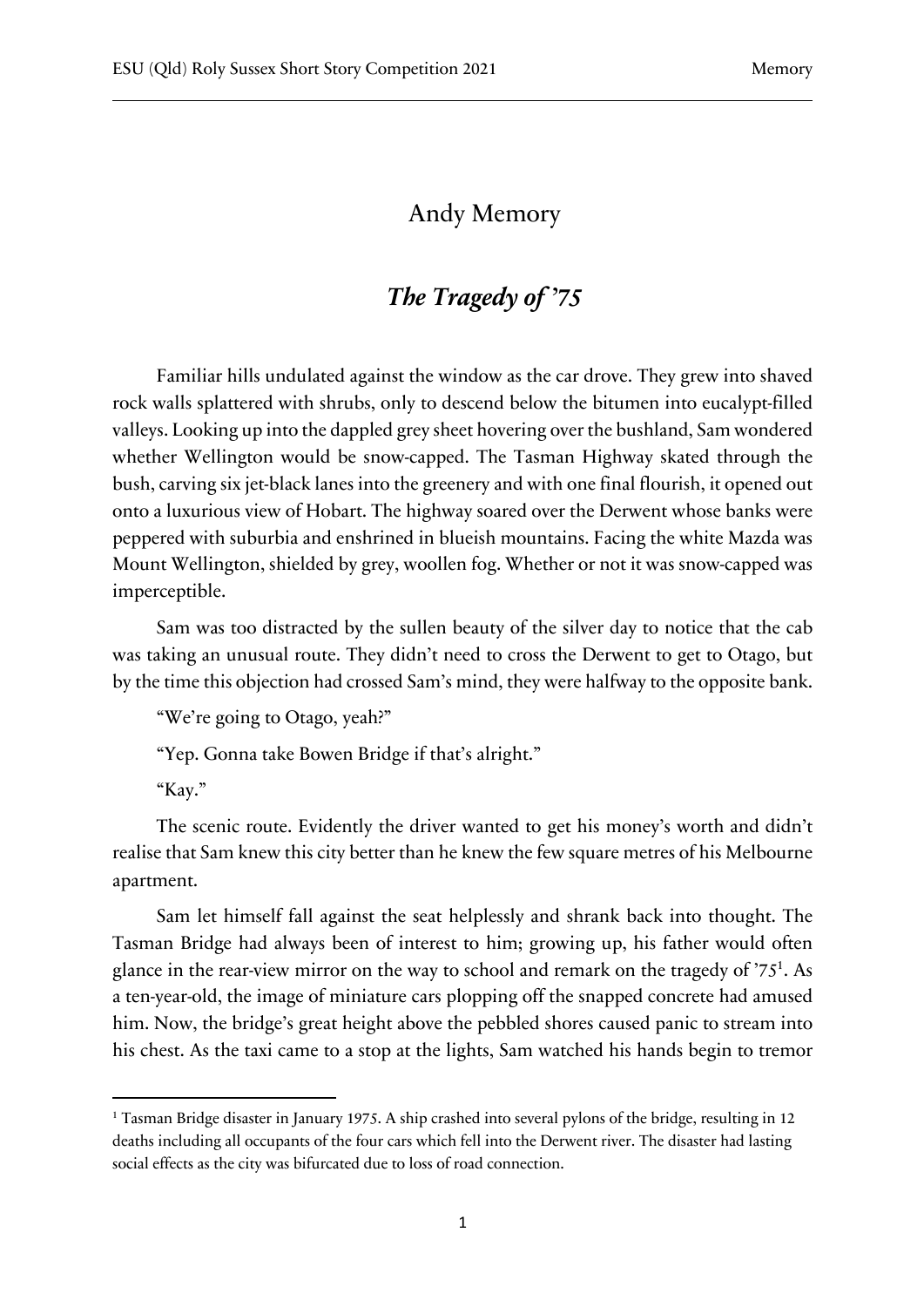gently against his jeans. In an attempt to ground himself, his eyes fell shut and he reached out to the car door. He felt fingers touch the faux-leather handle but it seemed no more real to him than the blurring vistas outside the window.

It was only when Otago Bay Road flattened out, to meander a metre or so from the rocky littoral, that Sam shook his head and realised they had crossed the river and were minutes from his house. Looking out of the windscreen, the frayed edges of the single-lane road reminded Sam of hours spent on his bicycle beside the lapping tides. He had learned to ride on this road. A hand had pushed the small of his back while his little fingers had gripped Spiderman-themed handlebars. The wind used to bite at his forearms as he raced down the quiet tarmac, Spiderman speeding recklessly ahead with the teal frame and yellow net basket in tow.

Sam rubbed his eyes.

The taxi was turning into his cul-de-sac now and Sam's gaze finally fell on the lowset redbrick where he had spent his first seventeen years. The house looked squashed, more so than he remembered; it was encased in an overbearing hedge and a low patio awning, and at the head of the driveway rested the old, beige Honda Civic. When the front windows were lit, the house smiled a crooked grin, but there was no light behind the glass eyes now.

Sam's feet hit the road without being asked and somehow he was holding the handle of his suitcase and hearing the cab's retreat. Mesmerised by the old face, he drifted through the gravel driveway and up familiar stone steps to the veranda, noticing vaguely the cold that drew circles across his cheeks. This orange-tiled porch had hosted many sleep-outs where she and Sam would huddle in their sleeping bags around the fire-pit coals. He remembered looking through the glass door into the bronze interior of the house, where their parents stood smiling. They had waved the children goodnight, and walked back into the warm depths of the house, leaving the pair to watch silver ash swirl in Antarctic winds.

Sam contemplated the cold orange tiles for a second longer, then stole a glance over the wayward hedge. Mount Wellington's peak remained enshrouded.

Sam knocked at the glass door and immediately, the dining room lights switched on. Out from a corridor hurried an older woman followed by her spindly husband. His mother flung back the glass and instinctively wrapped him in her body, and the familiarity of her perfume could almost have brought him to tears.

"It's so good to see you," his mother whispered.

Now it was his father's turn. Ray presented his hand. The cracked thumbnail and crepe paper skin glared at Sam. Shaking his head minutely, Sam reached an arm around his father's shoulders.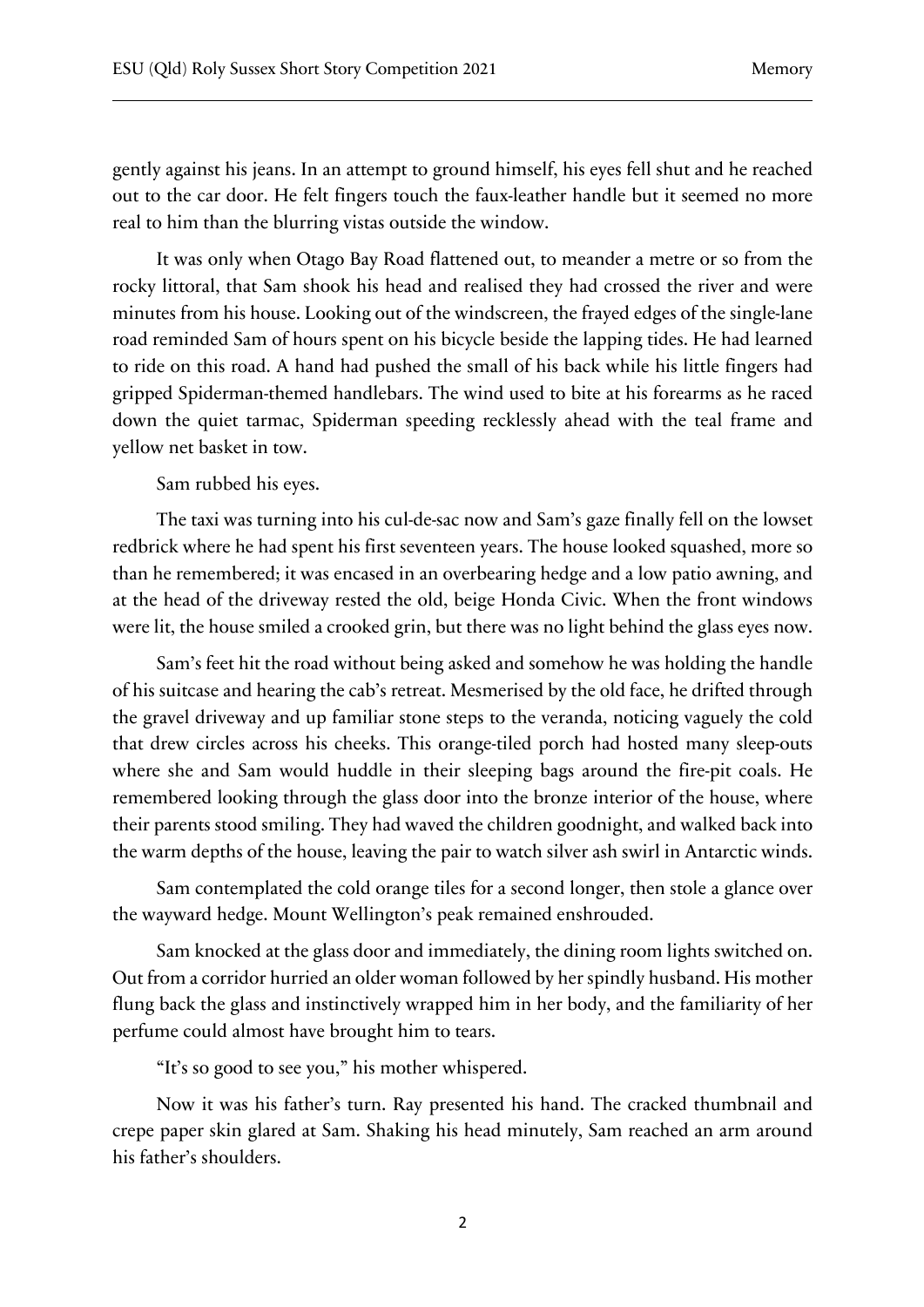"Ray!" his mother admonished.

"What!?" Ray demanded, shrugging him off after a few seconds.

"He's your son-"

"He's a man now. Got his own apartment. Moved out of home-"

"He's not one of your bowls club buddies. He's your son!"

"Forget it," murmured Sam.

Eventually, the three wafted inside and Sam found himself seated at the raw oak dining table in front of a glowing fireplace. Yellow lights illuminated their lasagne and stilted chatter.

"Enjoying the winter break?" "How's Monash?" "How's the neighbours?" "How's your eye?"

Outside the dining room window, dusk swelled to envelop the mountains in navy and black, and spark bronze lights in the distant houses across the river. Despite their protection from the surrounding cold, blackness managed to permeate the conversation, turning his mother's voice sour and forcing his father's voice to escalate. Sam allowed these familiar tones to wash over him as he collected the plates and cutlery. Having finished in the kitchen, he wended through the warren of side tables, clothes stands and hanging family photographs until the sound of voices trailed off. But before he could huddle under his thick, blue-checked doona, he had to pass through the recessed wall which held his door and the door to her room. He didn't need to look at that door to know that it would be shut. To his knowledge, it had not been opened in over a year and a half. His eyes avoided the door altogether; every individual crack in the white paint was already too well known.

Shadows of leaves rippled across his white walls, but the cool moonlight was not the only illuminator. The bedroom door, slightly ajar, allowed yellow light to pierce the dark room … the flow of light from the hallway flickered. Someone had walked past. His curiosity and bladder roused, Sam left his bed.

—

When he opened his door, he was shocked to be greeted with a view into her room. The door was ajar and on the bed inside sat a hunched silhouette, looking almost prayerful. Hallway light shone on the tightly-tucked hospital corners, the clean carpet, the TV show posters and the dust-less laptop resting on the desk. It was as if all the furniture had been frozen stiff by shock. The only differences were the top left drawer in the chest which hung open, and the statuesque grey frame of a person.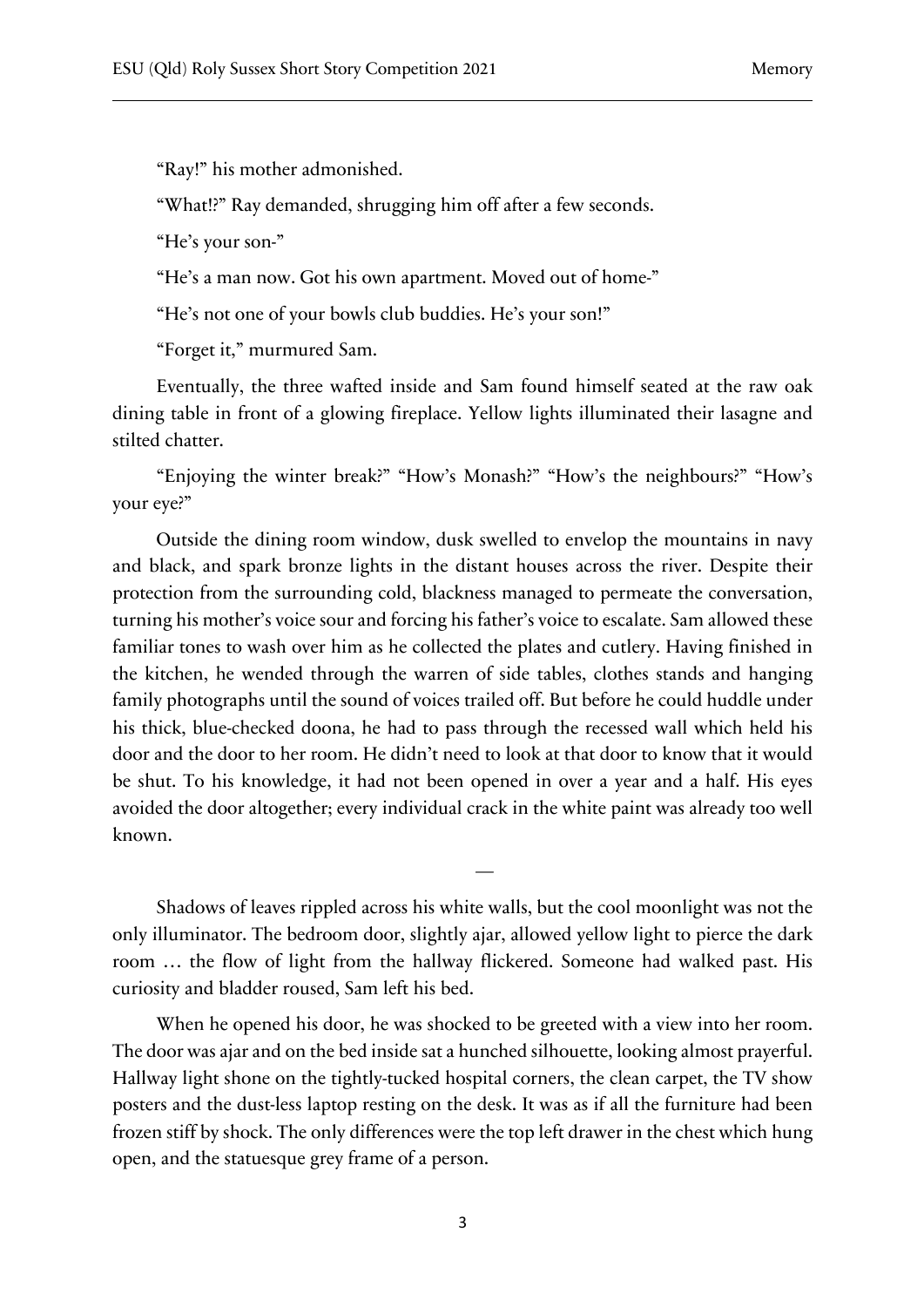Sam lingered, waiting. And for a moment, the only motion in the house was from the leafy shadows that danced across the grey ghost's back.

Sam walked on.

The hours that followed were dappled with sleep, drifting between dreams, thoughts and memories, until he couldn't resist the pull of her room. Despite the hallways being cramped and cluttered, the house felt vast and empty. The photo-covered walls felt like high-ceilinged chasms and the metre between Sam's door and hers seemed to engorge in front of his eyes until it resembled a cathedral.

The icy doorhandle bit at his palm and the unoiled hinges stung his ears.

The room was empty; the other ghost was gone. Sam replaced it. As if watching himself from the corner of the room, Sam opened the top drawer that had interested the other ghost. The caramel-coloured wood held only a zip-lock bag. He recognised the bag instantly because of the ear-phones sprawled inside it. The bag must have been held often because the plastic was wrinkled, looking like wind on the surface of a calm river. Sam sat down on the patch of creased blanket left by the other sentry: the only remnant of life here, and it wasn't even his sister's. With every second he held the bag, sitting in her room, Sam felt shreds of reality slip away from him until he was right where Mia had been that night, one and a half years previously.

He felt the ear-phones in his ears. He heard the blaring music that she had so often listened to. The tipsy shouts of her friends in the back seats were drowned out with a heavy drumbeat and electric guitar solo. The little car swung around corners, headlights illuminating the thin black road and the ebb and flow of valleys and hills beside it … and a bounding grey blur. Sam watched, mute, as the hands of her friend jerked at the steering wheel. And without a sound, the car jolted off the bitumen. Heading down into a forest valley. Straight for a eucalyptus.

The sounds of living breathing musicians continued to pump through the ear-phones although Mia did not hear their beat.

Sam saw the bright white lights that would have swung onto the scene, making the misty figures discernible. The black-clad officers who would have listened to whispered names and silent veins. The warm hand that would have reached around and lifted each